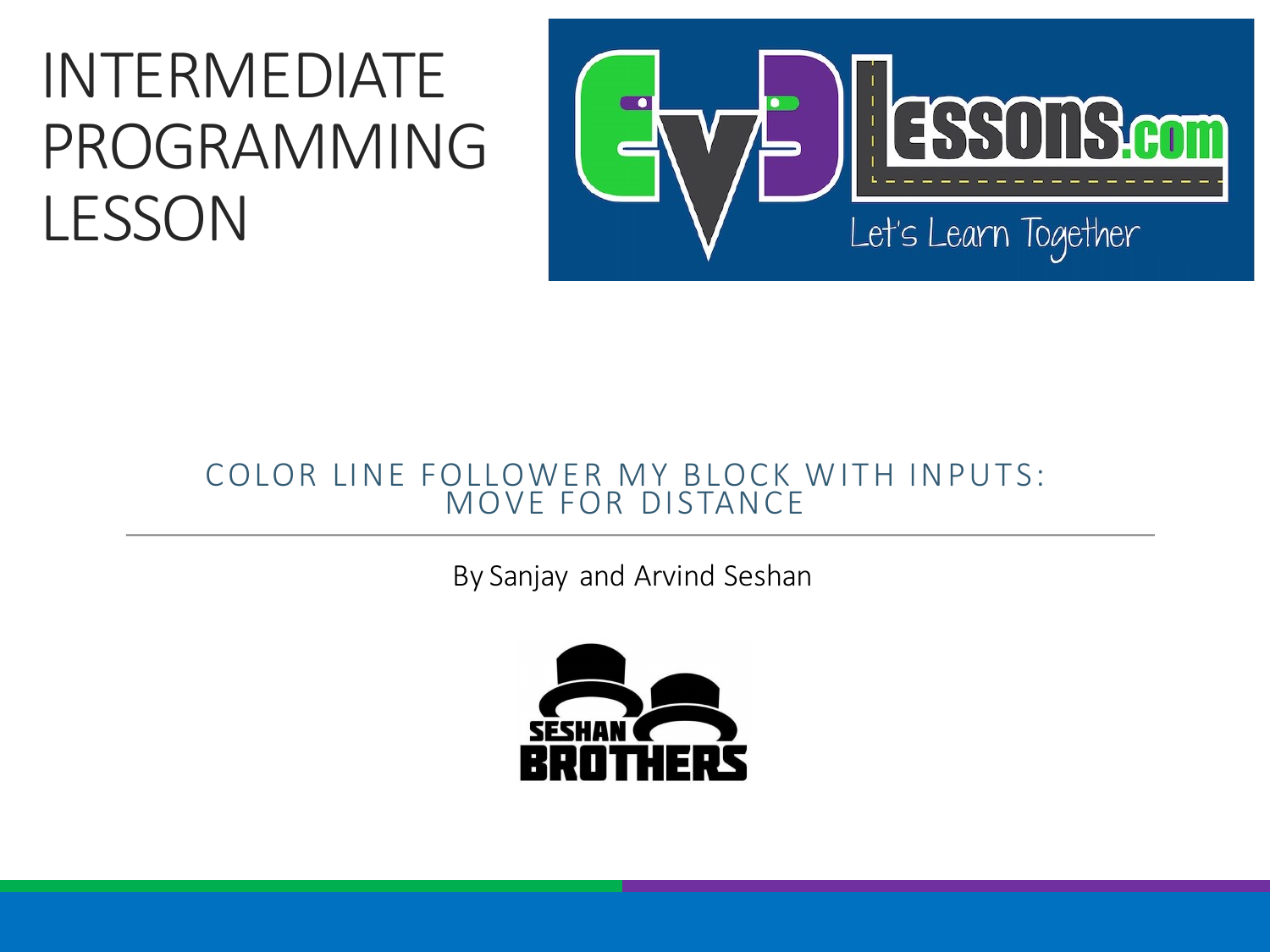#### Lesson Objectives

- 1. Learn how to write a line follower that takes multiple inputs
- 2. Learn how to write a line follower that stops after a certain number of degrees
- 3. Practice making a useful My Block

Prerequisites: My Blocks with Inputs & Outputs, Data wires, Loops, Switches.

The code uses Blue Comment Blocks. Make sure you are running the most recent version of the EV3 Software. EV3Lessons has Quick Guides to help you.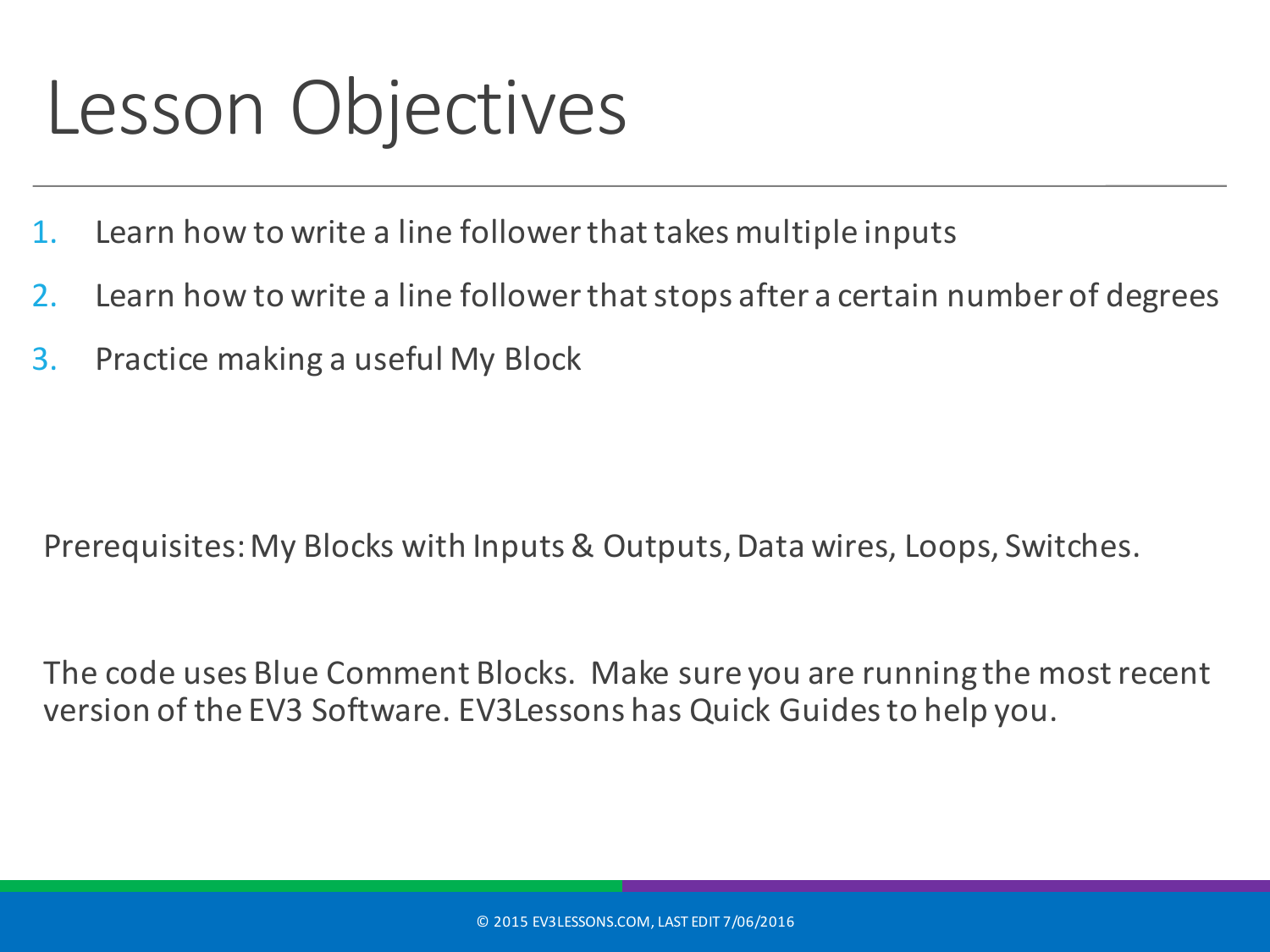# My Block Line Follower with Inputs

- Making a My Block out of your line follower reduces the length of your code and makes it reusable
- Learning to write a line follower that takes multiple inputs (power, degrees and color) can be very useful
	- Every time you want a line follower that goes a different distance, you just need to change the input!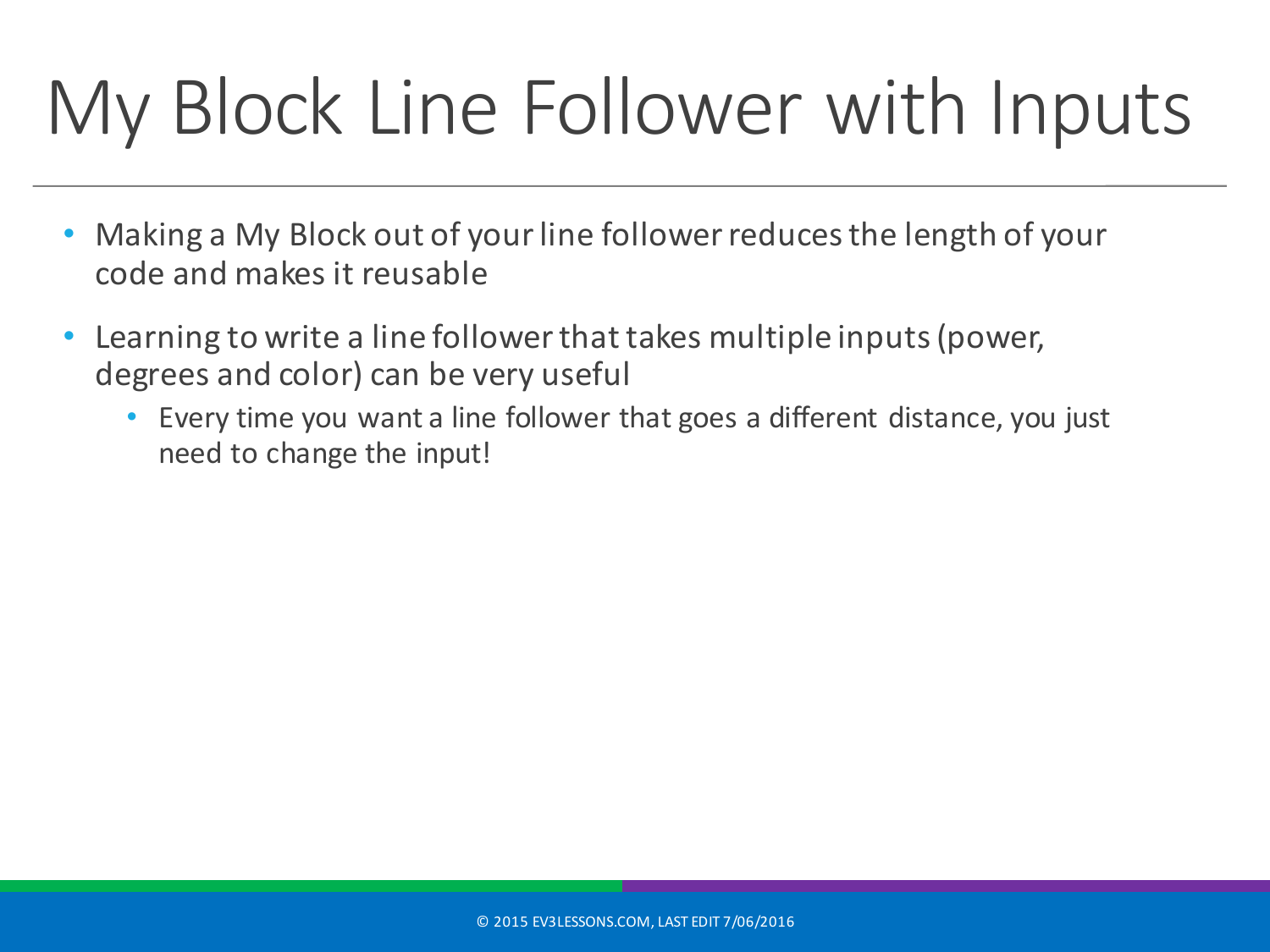#### Tips to Succeed

You will need to know how to make a Simple Color Line Follower program and how to make a My Block with inputs

Since you will use your EV3 Color Sensor in Color Mode, you will not have to Calibrate your color sensor for this lesson

Check which ports you have your color sensor connected to and adjust the code as needed

You may have to adjust the speed or direction to work for your robot. Make sure that the the color sensor is in front of the wheels in the direction of travel.

Make sure you place the robot on the side of the line that you are following. The most common mistake is placing the robot on the wrong side of the line to begin with.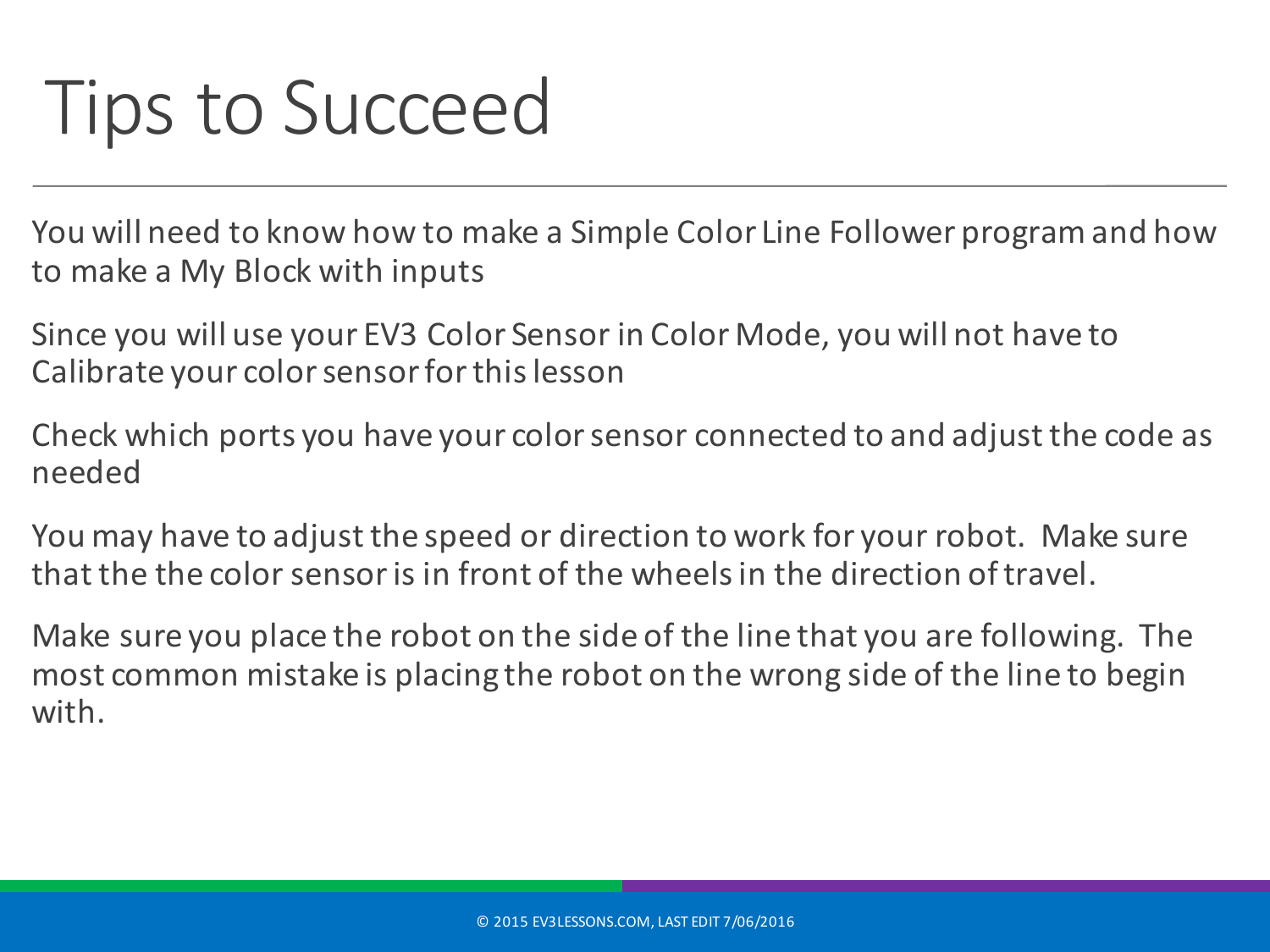#### New Block

In this lesson, you will use the Sensor Block from the yellow tab for the first time.



We will use the Motor Rotation block. This is the rotation sensor.

The block has many useful modes.

In this lesson, we learn to use it in reset mode so that the value in the sensor will be set to  $0$ .

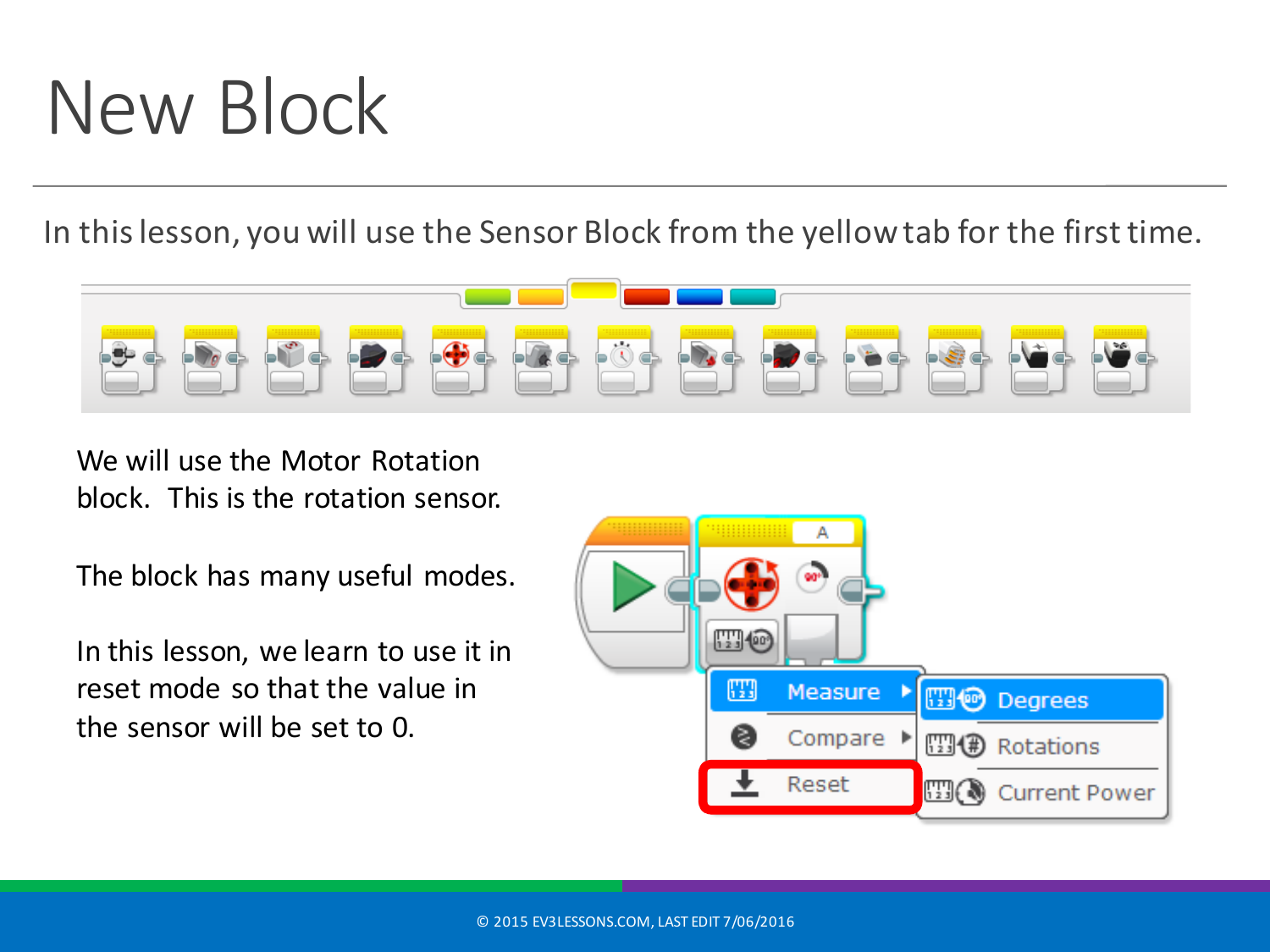# Color Follower for Distance

STEP 1: Create a simple color line follower program

 $STEP$  2:

A. Include a "reset the rotation" sensor block to delete any prior readings

B. Exit the line follower loop when the robot has moved certain degrees

 $STEP 3:$ 

A. Create a My Block with the code in Step 2 with inputs for degrees, power and color.

B. Wire the inputs in the My Block

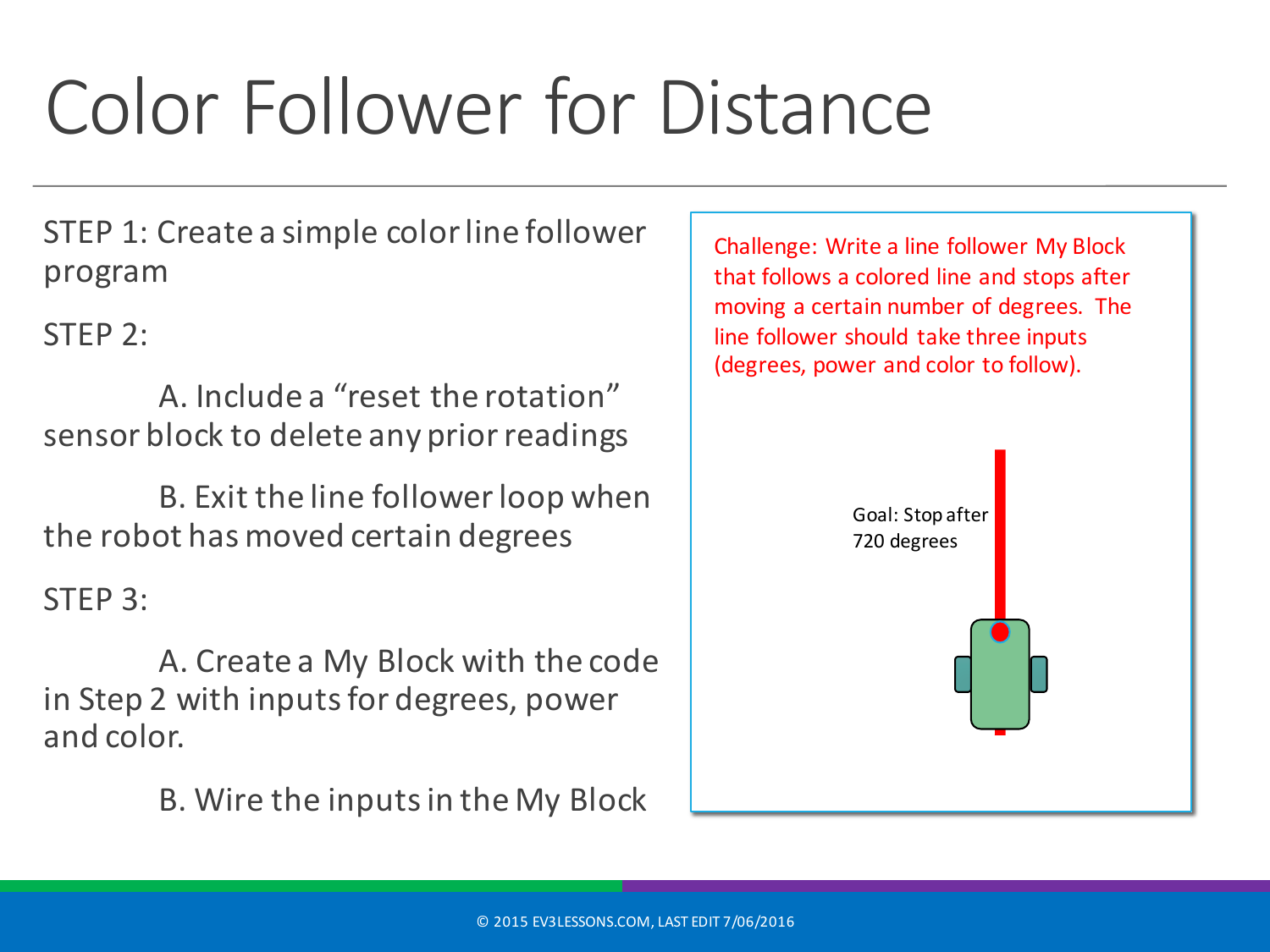# Step 1: Simple Color Line Follower



© 2015 EV3LESSONS.COM, LAST EDIT 7/06/2016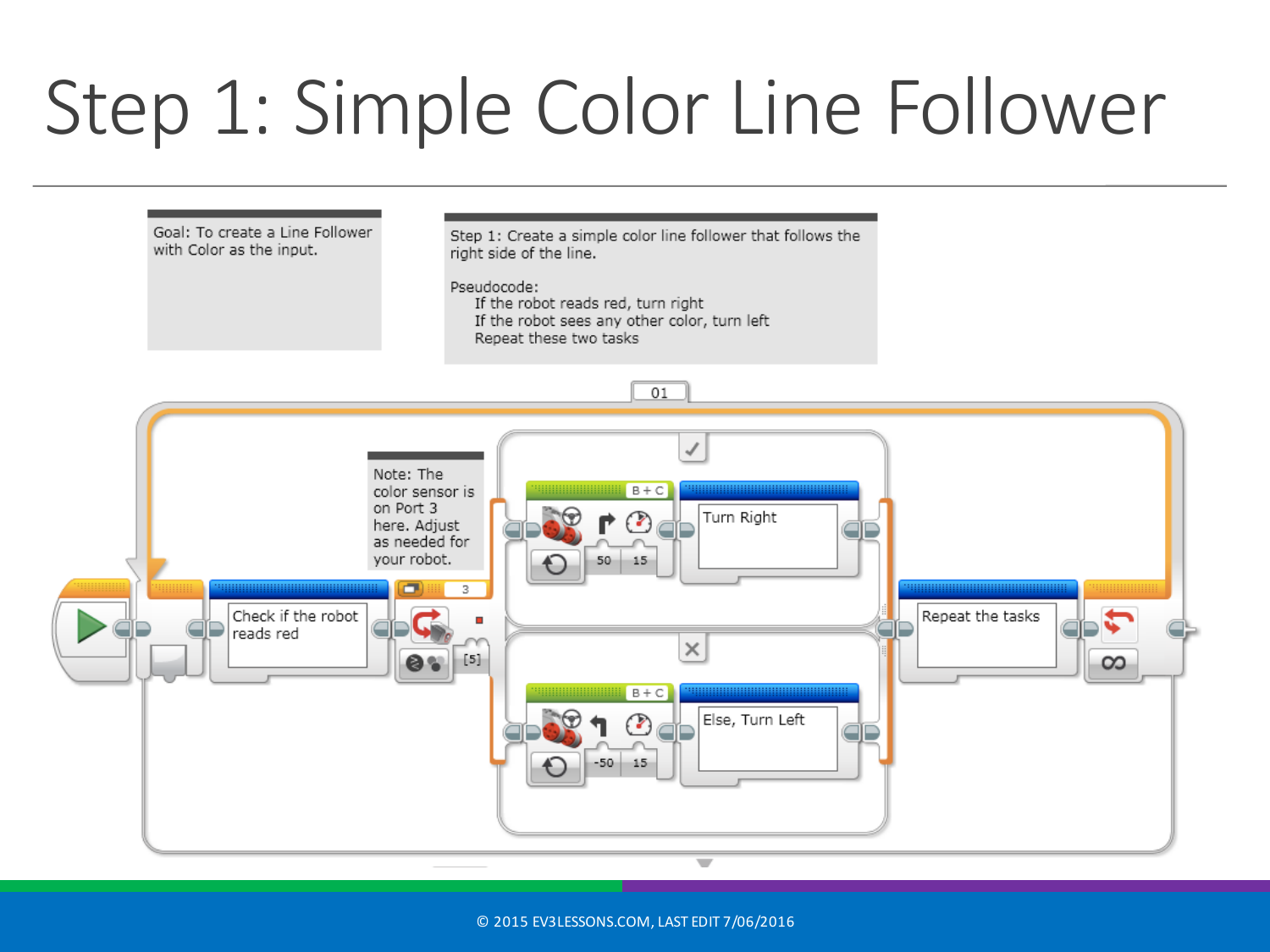## Step 2: Add Reset & Loop Exit

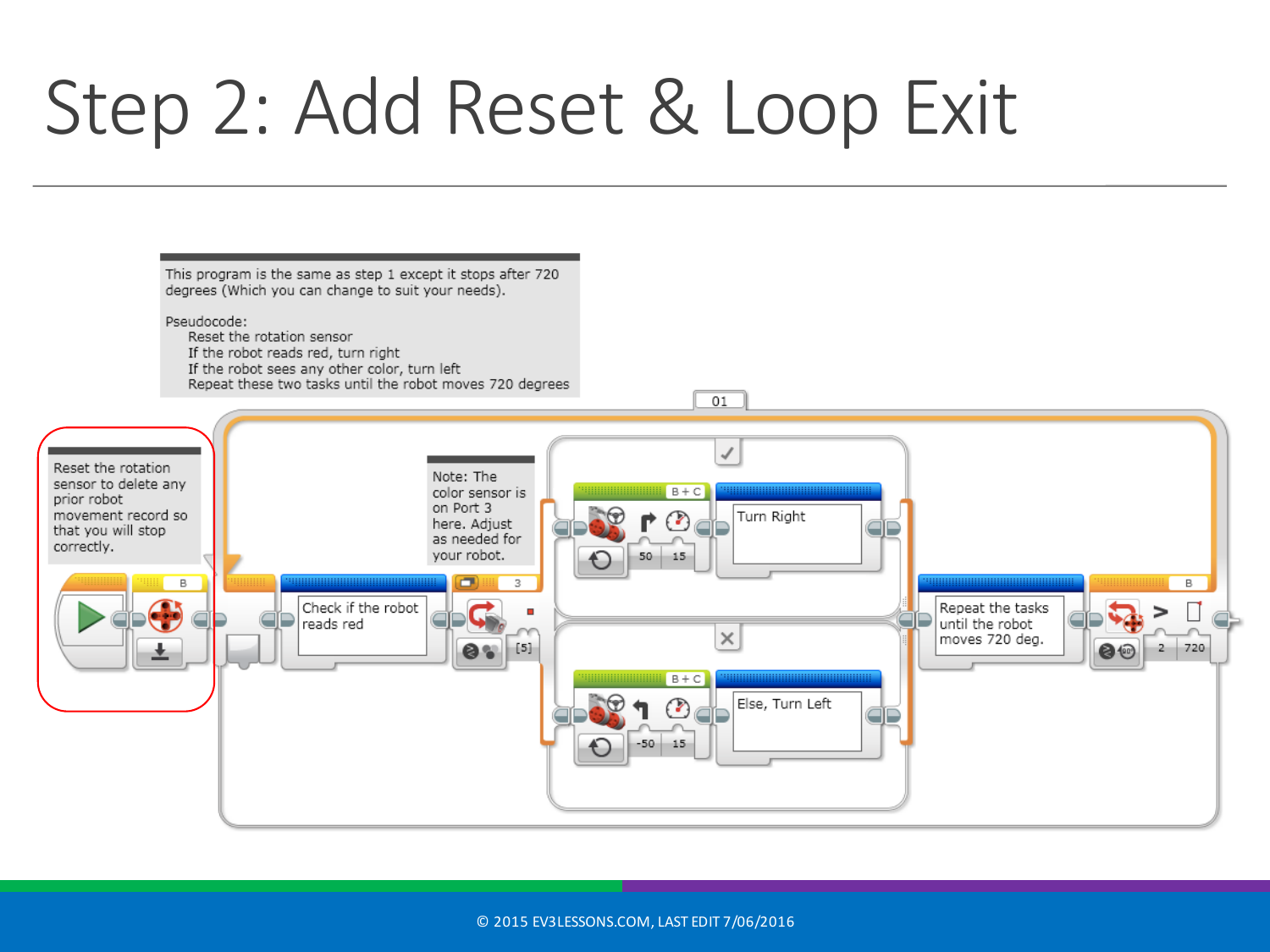# Step 3a: Create a My Block

- A. Highlight all the blocks then go to My Block Builder
- B. Add 3 inputs: one for power and one for color, and one for degrees
- Refer to the My Blocks with Inputs & Outputs lesson if you need help setting up the My Block





**B**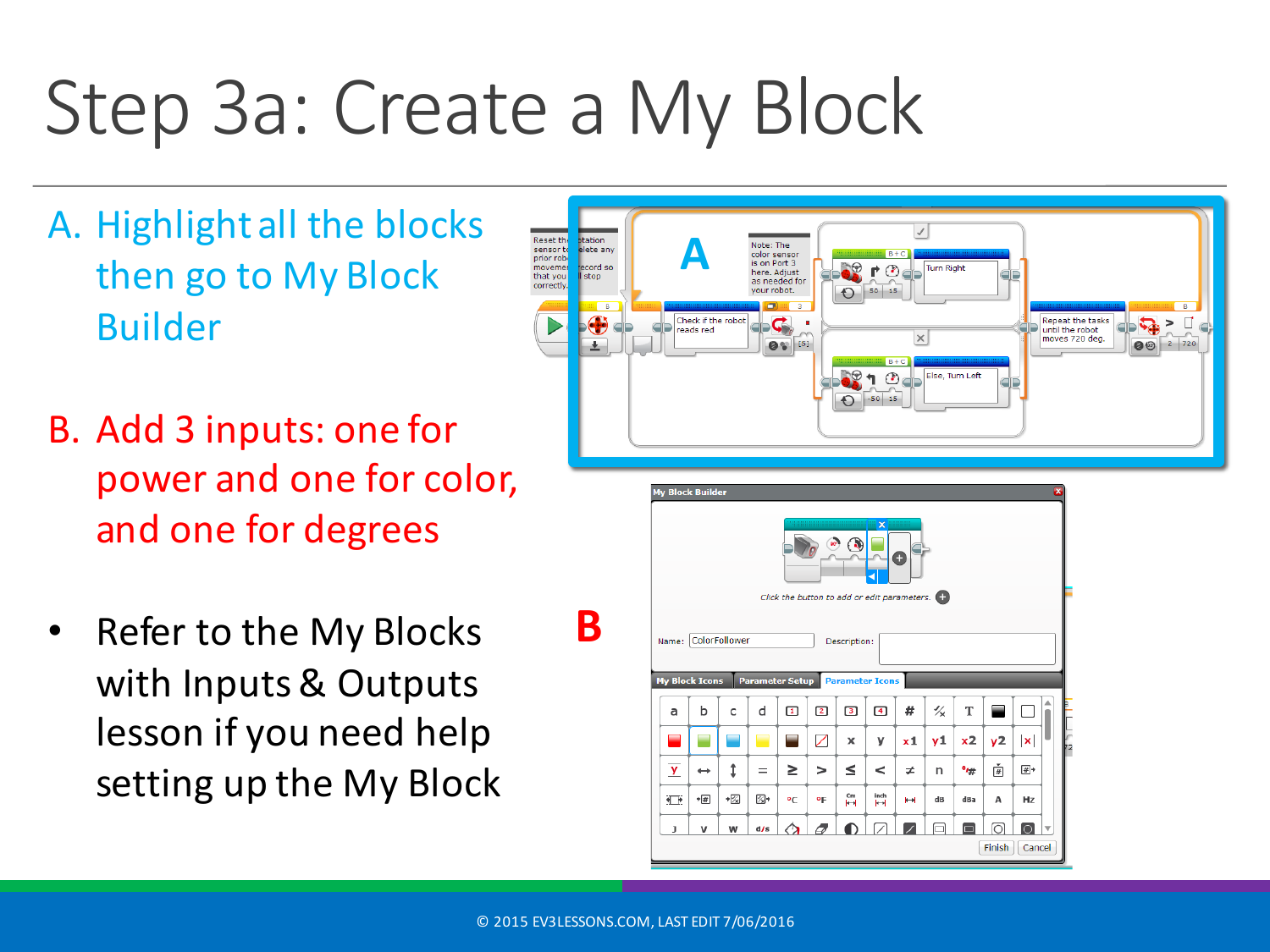# Step 3B: Wire the My Block



- The degrees input goes into loop exit condition **C**
	- The power input goes into power input on the steering block
	- The color input goes into color input for the switch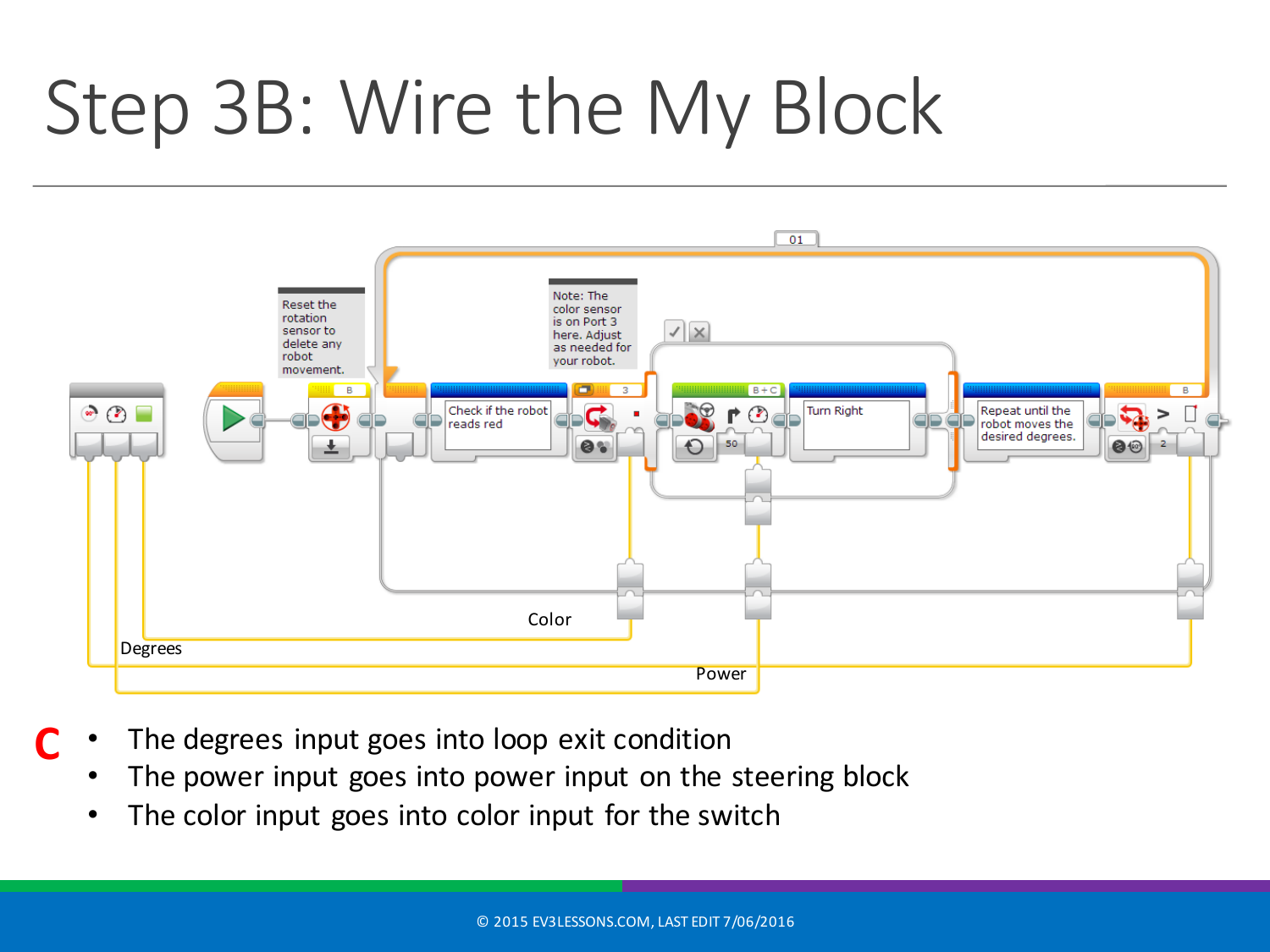# STEP 3C: Using the My Block



Now the My Block appears in the turquoise tab and the same My Block can be used again and again with new inputs (see left)

- The first block alone solves the challenge of line following for 720 degrees.
- The second block in this code is to show that the same block can be used with different inputs to follow a different line for a different distance.
- If you want to learn smoother line followers, proceed to the proportional control lesson in Advanced.